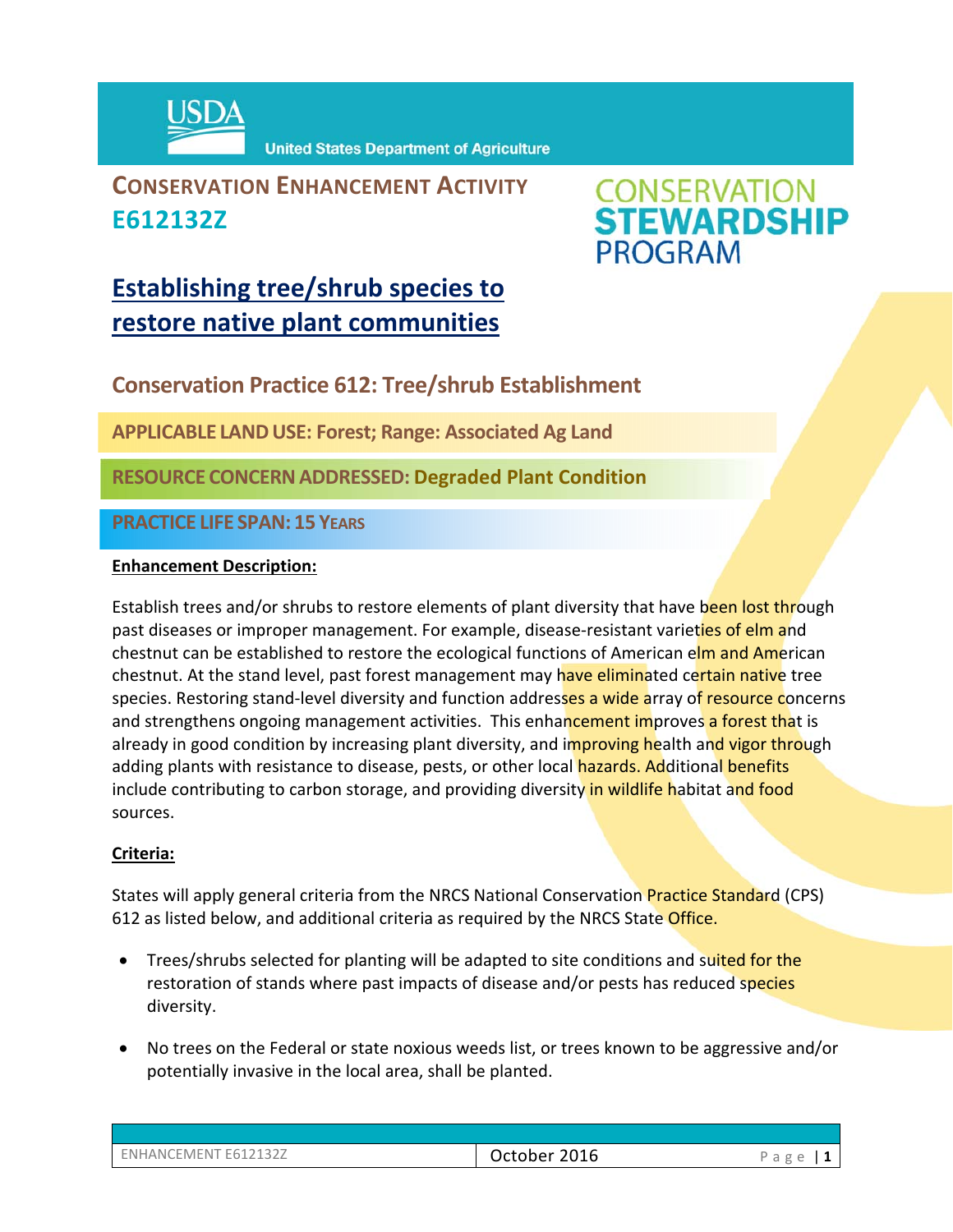

 A minimum of three different species of trees and/or shrubs should be planted. An exception is in situations where a lost species is being restored to a fully‐stocked forest stand (i.e., American elm, American chestnut).



- Trees/shrubs selected must be of good quality. Only viable, high-quality and adapted planting stock or seed will be used.
- Proper planting dates and care in handling and planting the trees/shrubs will ensure an acceptable rate of survival.
- Selection of planting technique and timing will be appropriate for the site and soil conditions.
- Planting density will be adequate to accomplish the long-term goal for the property.
- Survival surveys must be conducted to determine if targeted goals are met.
- A precondition for tree/shrub establishment is appropriately prepared sites. Refer to criteria in NRCS Conservation Practice Standard (CPS) Tree/Shrub Site Preparation (Code 490).
- Refer to criteria in CPS Integrated Pest Management (Code 595) to assist with site-specific strategies for pest prevention, pest avoidance, pest monitoring, and pest suppression. Protect plantings from competition from invasive plants and other environmental stressors.
- Each site will be evaluated to determine if mulching, supplemental water or other treatments (e.g., tree protection devices, shade cards, weed mats) will be needed to assure adequate survival and growth.
- The enhancement will comply with all applicable federal, state, and local laws and regulations, and with States' Forestry Best Management Practices for Water Quality.

#### **Documentation Requirements:**

- Site suitability (from WebSoil Survey); list the plant species to be planted.
- Map delineating the treated areas, dates completed and their size
- The method utilized to plant the trees/shrubs.

| ENHANCEMENT E612132Z |  |
|----------------------|--|
|                      |  |